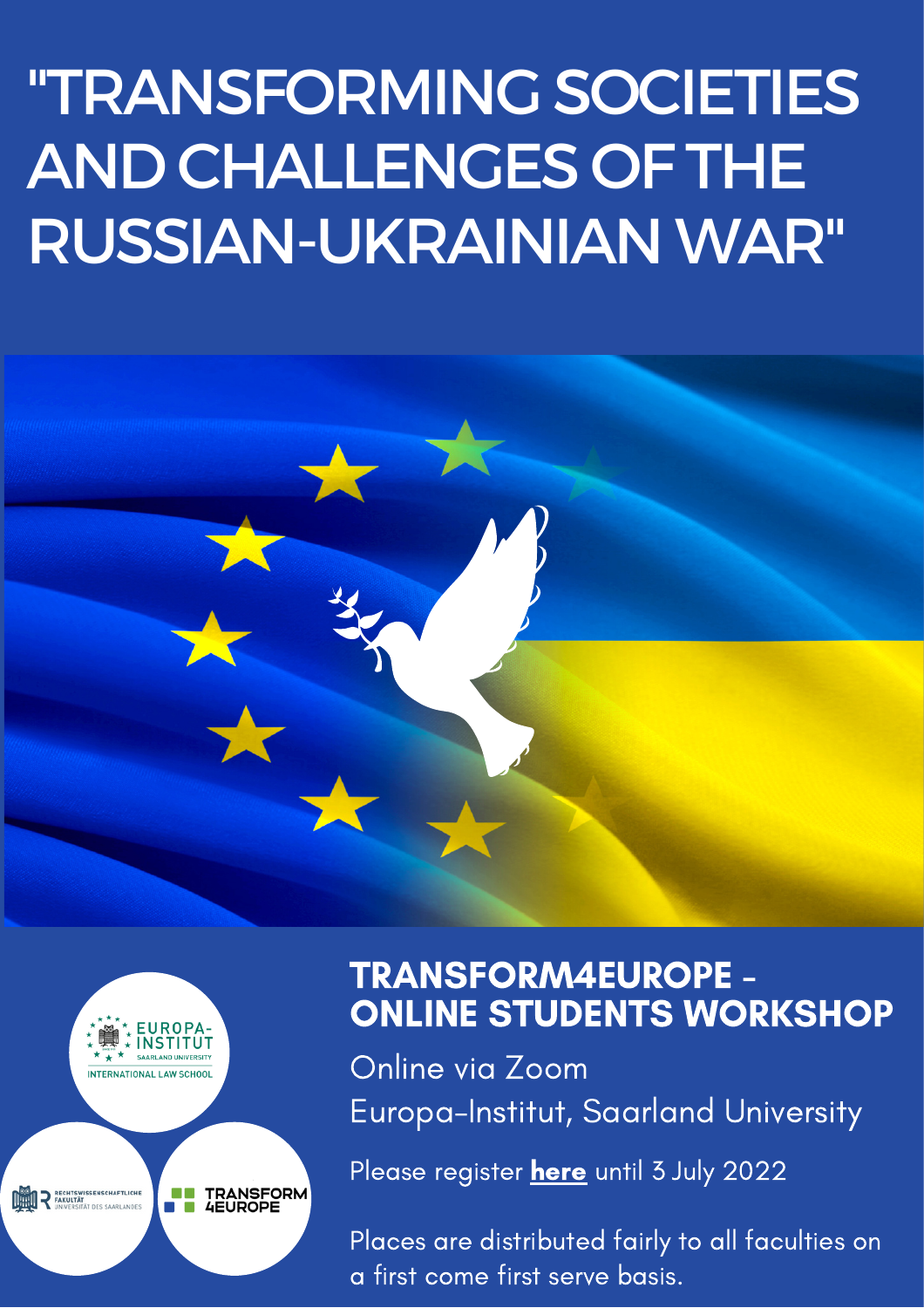### PROGRAMME

The Europa-Institut and the Law Faculty of Saarland University are inviting you to the first Online Students workshop in the framework of "Transform4Europe - The European University for Knowledge Entrepreneuers ". The Workshop is open for students of all faculties of the participating members.

#### Prof. Dr. Roman Petrov, National University of Kyviv-Mohyla Academy, Background of the Russian-Ukrainian War t.b.c. Russia´s War against Ukraine - Some International Law Aspects Prof. Dr. Thomas Giegerich, Director of the Europa-Institut, Saarland **University DAY 1 DAY 1 Thursday, 7 July 2022, 2-5 p.m.** Welcome Prof. Dr. Thomas Giegerich, Director of the Europa-Institut, Saarland **University** Current situation of the War in Ukraine Guest-Professor at Saarland University **Coffe break - 15 minutes 2 p.m. - 2.30 p.m. 2.30 p.m. - 3.15 p.m. 3.30 p.m. - 4.15 p.m. 4.15 p.m. - 5 p.m.**



**TRANSFORM 4EUROPE** 

**DE PRECHTSWISSENSCHAFTLICHE**